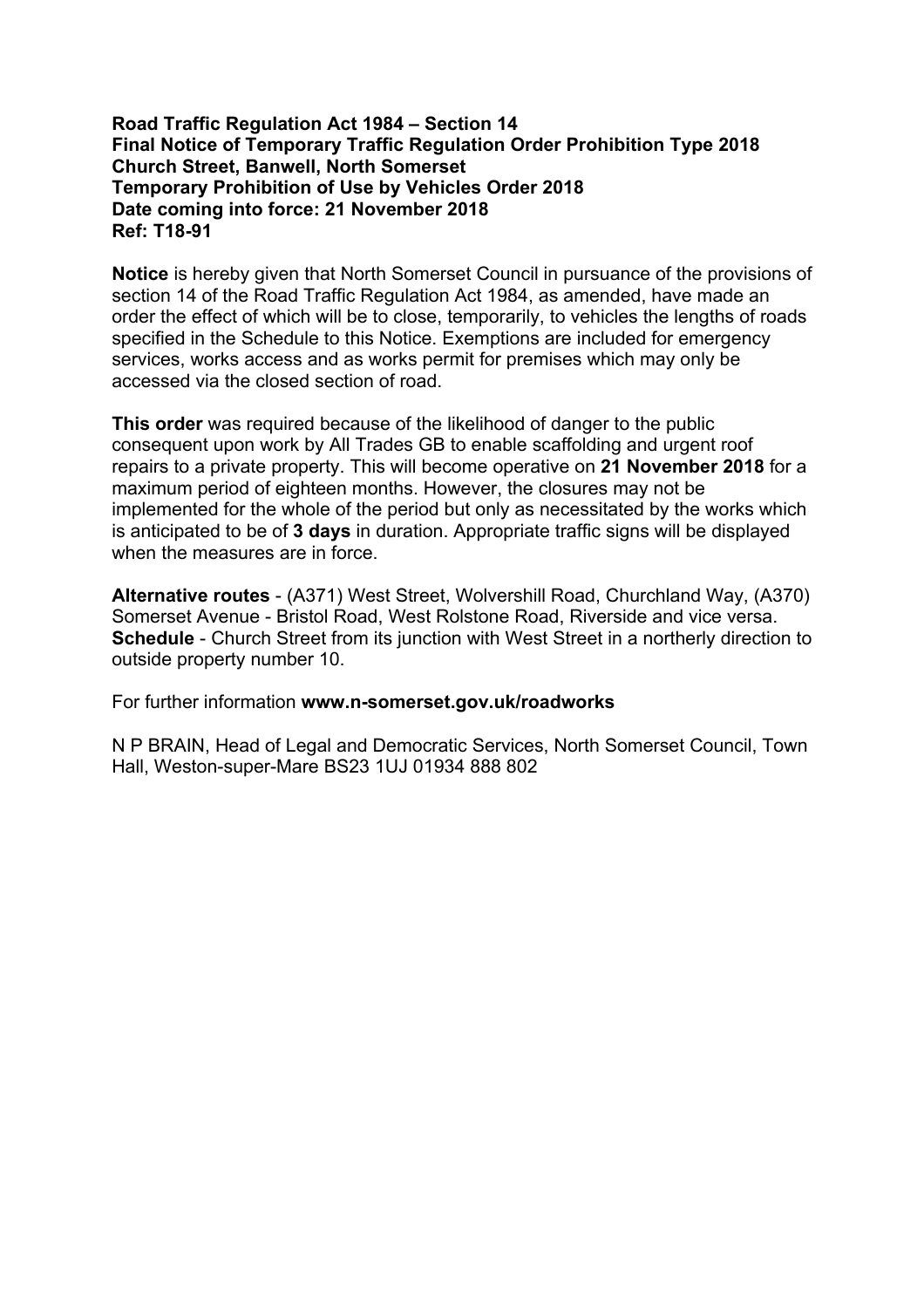## **Road Traffic Regulation Act 1984 – Section 14 Final Notice of Temporary Traffic Regulation Order 2018 Winters Lane, Redhill North Somerset Temporary Prohibition of Use by Vehicles Order 2018 Date coming into force: 13 November 2018 Ref: T18-106**

**Notice** is hereby given that North Somerset Council in pursuance of the provisions of section 14 of the Road Traffic Regulation Act 1984, as amended, have made an order the effect of which will be to close, temporarily, to vehicles the lengths of roads specified in the Schedule to this Notice. Exemptions are included for emergency services, works access and as works permit for premises which may only be accessed via the closed section of road.

**This order** was required because of the likelihood of danger to the public consequent upon work by BT for Safety for BT Engineer to work on Overhead structure. This will become operative on **13 November 2018** for a maximum period of eighteen months. However, the closures may not be implemented for the whole of the period but only as necessitated by the works which is anticipated to be of **3 days** in duration between 9.30am and 3.30pm. Appropriate traffic signs will be displayed when the measures are in force.

**Alternative routes** - Winters Lane (part unaffected), Church Road, A38 Red Hill, A38 Bristol Road, Downside Road, Cooks Bridle Path, Winters Lane (part unaffected) and vice versa. **Schedule** - Winters Lane - from outside property Highcroft for approximately 190m in a northerly direction towards footpath AX30/33/10.

For further information **www.n-somerset.gov.uk/roadworks**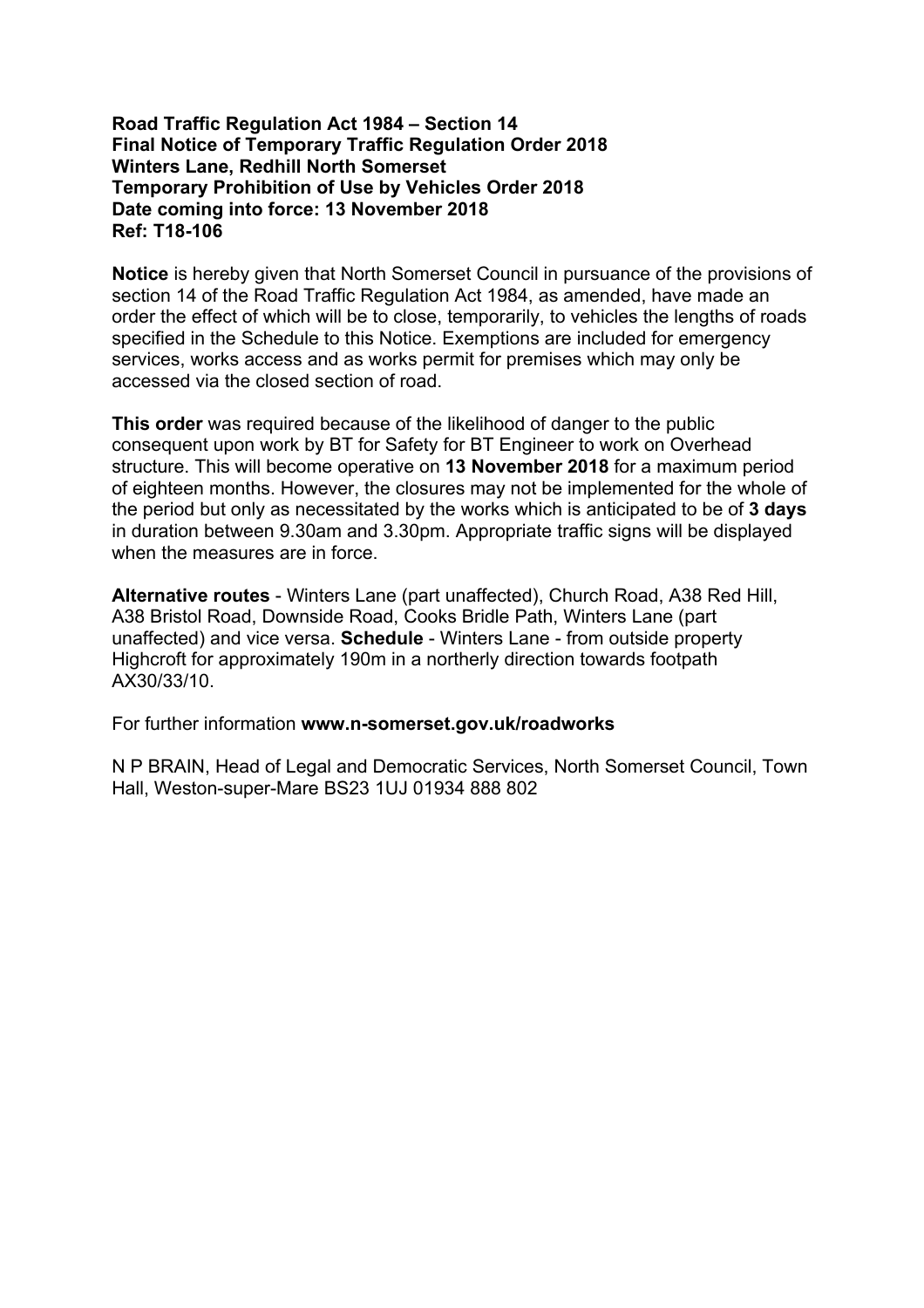## **Road Traffic Regulation Act 1984 – Section 14 Final Notice of Temporary Traffic Regulation Order 2018 Longwood Lane, Failand, North Somerset Temporary Prohibition of Use by Vehicles Order 2018 Date coming into force: 12 November 2018 Ref: T18-92**

**Notice** is hereby given that North Somerset Council in pursuance of the provisions of section 14 of the Road Traffic Regulation Act 1984, as amended, have made an order the effect of which will be to close, temporarily, to vehicles the lengths of roads specified in the Schedule to this Notice. Exemptions are included for emergency services, works access and as works permit for premises which may only be accessed via the closed section of road.

**This order** was required because of the likelihood of danger to the public consequent upon work by Gigaclear Limited to undertake digging of narrow trenches and installation of fibre optic apparatus. This will become operative on **12 November 2018** for a maximum period of eighteen months. However, the closures may not be implemented for the whole of the period but only as necessitated by the works which is anticipated to be of **5 days** in duration. Appropriate traffic signs will be displayed when the measures are in force.

**Alternative routes** - Beggar Bush Lane, Clevedon Road, Longwood Lane (part unaffected) and vice versa. **Schedule** - Longwood Lane - from its junction with Beggar Bush Lane for approximately 117m to entrance of Old Bristolians Rugby Club.

For further information **www.n-somerset.gov.uk/roadworks**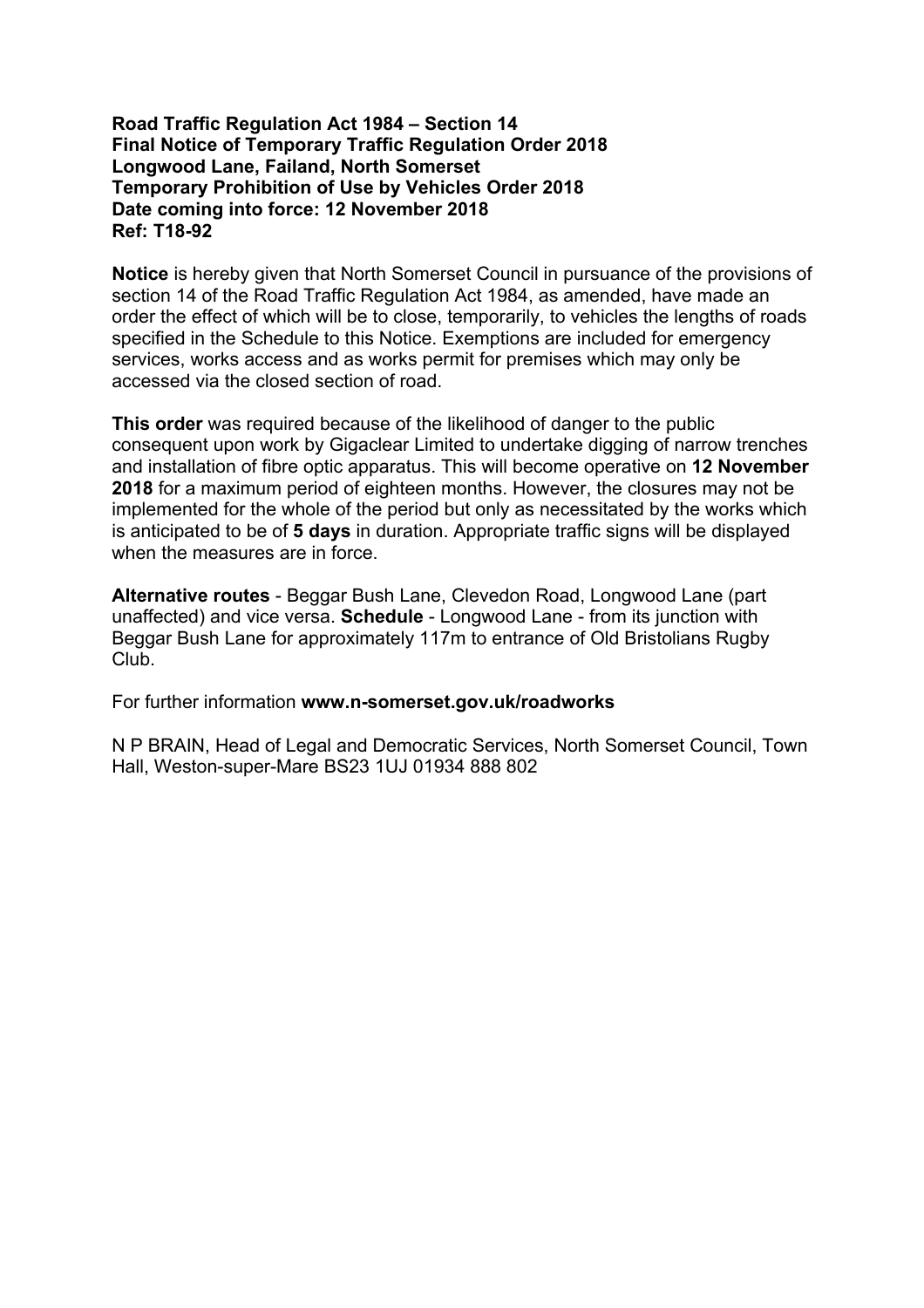# **The Lynch, Winscombe, North Somerset (Temporary Prohibition of Use by Vehicles) Order 2018 Ref: GD/T18/36**

**Notice** is hereby given that North Somerset District Council in pursuance of the provisions of section 14 of the Road Traffic Regulation Act 1984, as amended, intend to make an order the effect of which will be to close, temporarily, to vehicles the lengths of roads specified in the Schedule to this Notice.

This order is required because of drainage works and will become operative on **26 November 2018** for a maximum period of eighteen months. However, the closures may not be implemented for the whole of the period but only as necessitated by the works which is anticipated to be of **5 days** in duration between 8am and 5pm.

**Alternative routes** - The Lynch (part unaffected), Church Road, Woodborough Road (A371) and vice versa. **Schedule** - The Lynch from its junction with Ashley Close to its junction with Woodborough Crescent.

For further information **www.n-somerset.gov.uk/roadworks**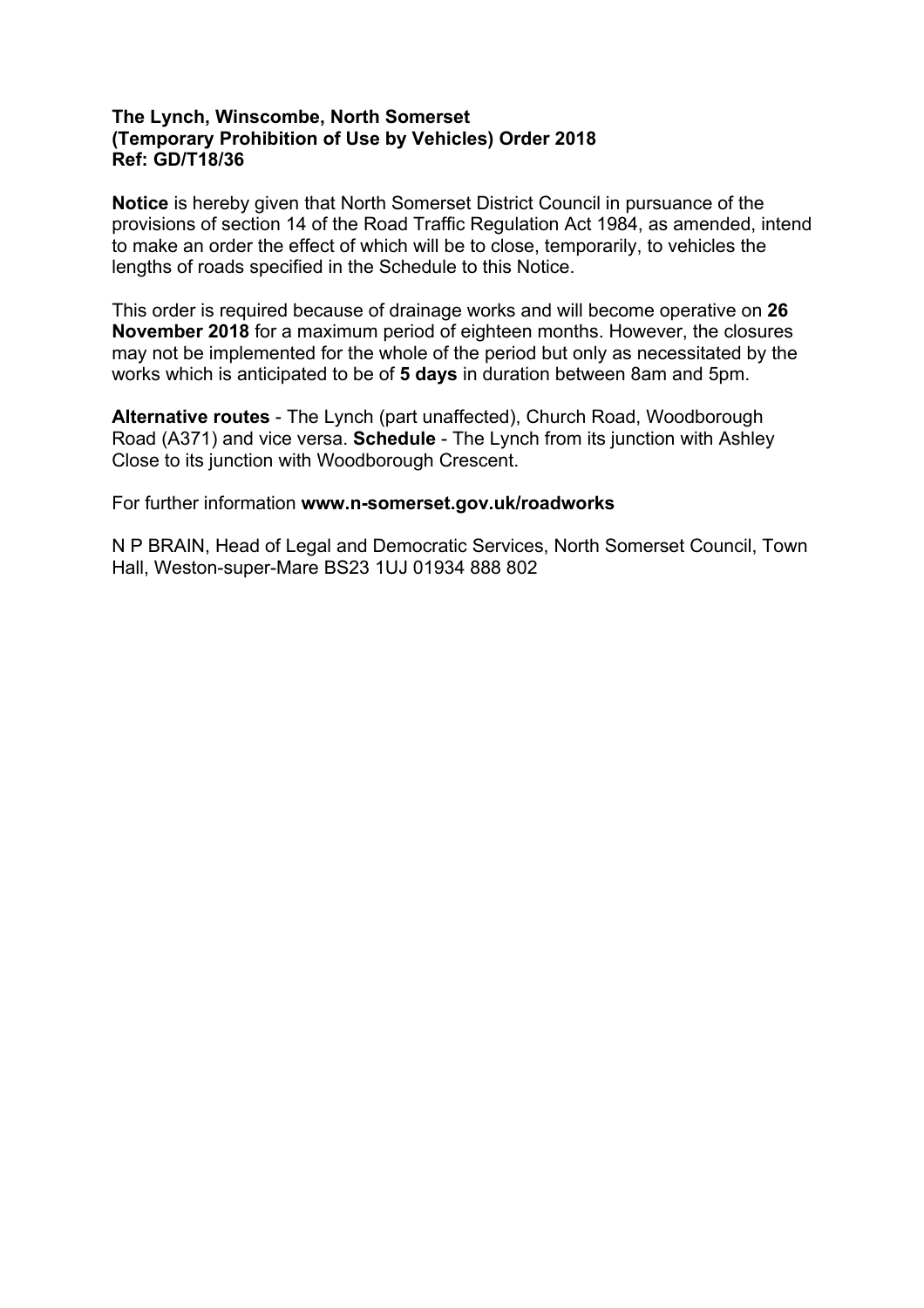## **Road Traffic Regulation Act 1984 – Section 14 Notice of Temporary Traffic Regulation Order Summer Lane, Banwell, North Somerset Temporary Prohibition of use by Vehicles Order 2018 Date coming into force: 26 November 2018 Ref: T18-40**

**Notice** is hereby given that North Somerset Council in pursuance of the provisions of section 14 of the Road Traffic Regulation Act 1984, as amended, intend to make an order the effect of which will be to close, temporarily, to vehicles the lengths of roads specified in the Schedule to this Notice. Exemptions are included for emergency services, works access and as works permit for premises which may only be accessed via the closed section of road.

**This order** is required because of the likelihood of danger to the public consequent upon work by Gigaclear Limited to undertake trenching works. This will become operative on **26 November 2018** for a maximum period of eighteen months. However, the closures may not be implemented for the whole of the period but only as necessitated by the works which is anticipated to be **4 days** in duration in Phase One anticipated to start on **26 November 2018** and **19 days** in duration for Phase Two anticipated to start on **30 November 2018**. The timings of the phases are subject to completion of earlier phase permitting Phase Two to begin earlier than anticipated or in the event of an encountering an engineering difficulty subsequent phase may be delayed. Appropriate traffic signs will be displayed when the measures are in force.

**Alternative routes** - Phase One - Summer Lane - Summer Lane (part unaffected), Wolvershill Road, (A371) West Street- Knightcott Road and vice versa. Phase Two - Summer Lane - Wolvershill Road, (A371) West Street - Knightcott Road, Summer Lane (part unaffected) and vice versa. **Schedule** - Phase One - Summer Lane -from its junction with Knightcott Road approximately 170m in a northerly direction to the entrance of Summer Lane Park Homes. Phase Two - Summer Lane - from its junction with Wolvershill Road for approximately 1220m in a southerly direction to the entrance of Summer Lane Park Homes.

For further information **www.n-somerset.gov.uk/roadworks**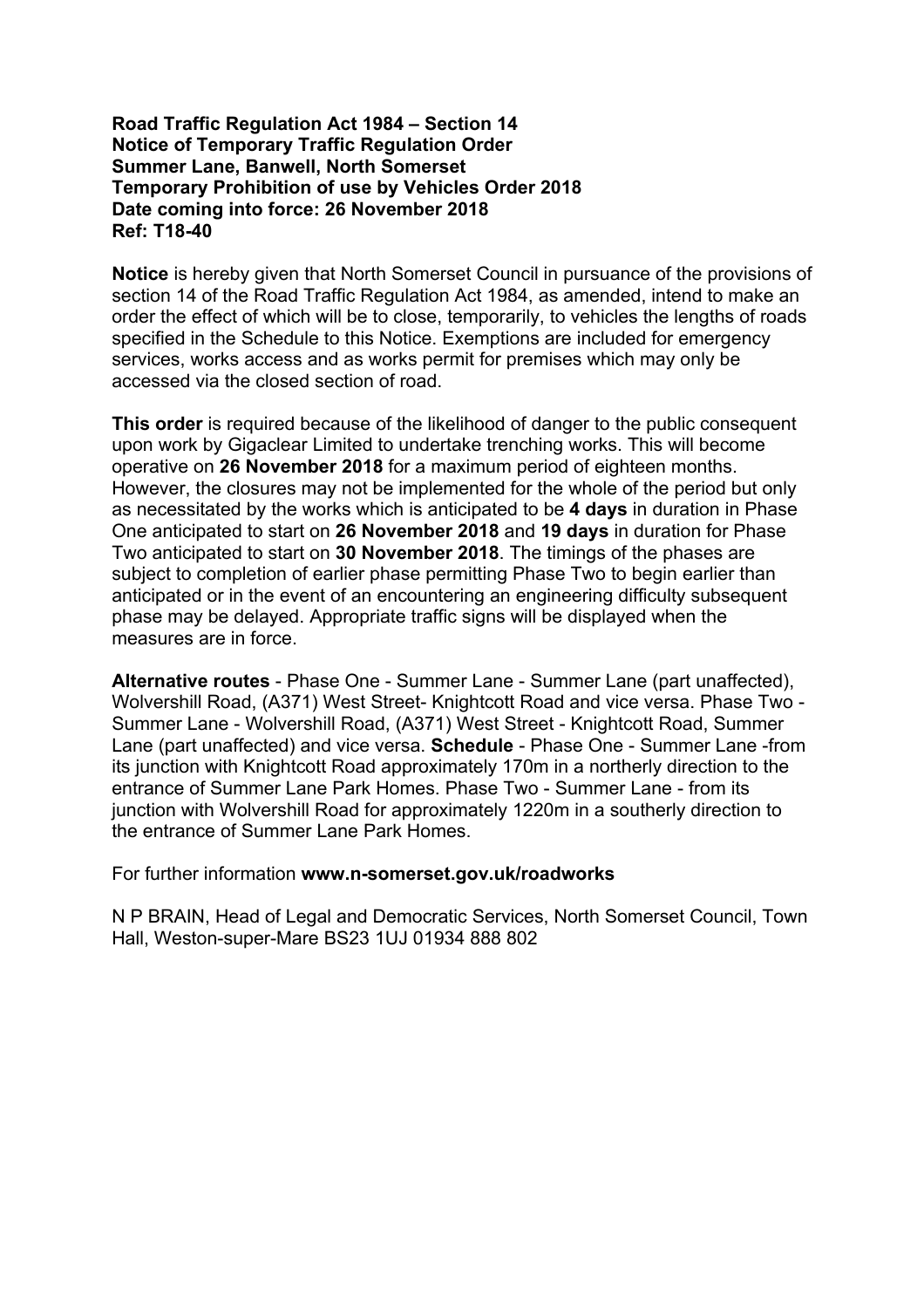## **Road Traffic Regulation Act 1984 – Section 14 Final Notice of Temporary Traffic Regulation Order 2018 Sandy Lane (3), Lower Failand, North Somerset Temporary Prohibition of Use by Vehicles Order 2018 Date coming into force: 19 November 2018 Ref: T18-100**

**Notice** is hereby given that North Somerset Council in pursuance of the provisions of section 14 of the Road Traffic Regulation Act 1984, as amended, have made an order the effect of which will be to close, temporarily, to vehicles the lengths of roads specified in the Schedule to this Notice. Exemptions are included for emergency services, works access and as works permit for premises which may only be accessed via the closed section of road.

**This order** was required because of the likelihood of danger to the public consequent upon work by Gigaclear Limited to undertake trenching and installation of fibre optic equipment. This will become operative on **19 November 2018** for a maximum period of eighteen months. However, the closures may not be implemented for the whole of the period but only as necessitated by the works which is anticipated to be **8 days** in duration. Appropriate traffic signs will be displayed when the measures are in force.

**Alternative routes** - Common Lane, Happerton Lane, (A369) Martcombe Road, High Street, Mill Lane, Failand Lane, Sandy Lane (part unaffected) and vice versa. **Schedule** - Sandy Lane - from its junction with Oxhouse Lane for approximately 514m in an easterly direction to its junction with Common Lane.

For further information **www.n-somerset.gov.uk/roadworks**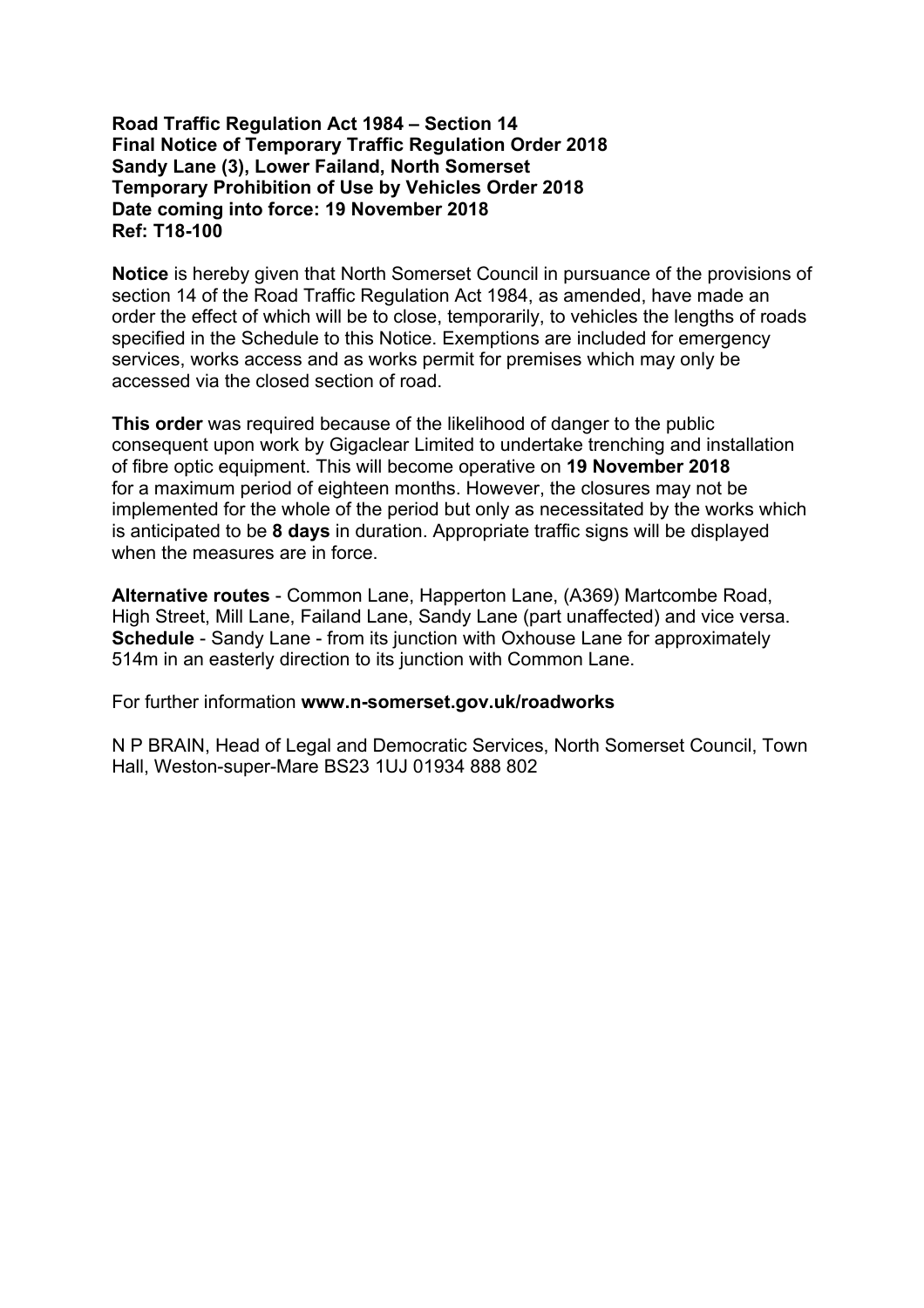## **Road Traffic Regulation Act 1984 – Section 14 Notice of Temporary Traffic Regulation Order Whitley Road, Banwell, North Somerset Temporary Prohibition of Use by Vehicles Order 2018 Date coming into force: 27 November 2018 Ref: T18-61**

**Notice** is hereby given that North Somerset Council in pursuance of the provisions of section 14 of the Road Traffic Regulation Act 1984, as amended, intend to make an order the effect of which will be to close, temporarily, to vehicles the lengths of roads specified in the Schedule to this Notice. Exemptions are included for emergency services, works access and as works permit for premises which may only be accessed via the closed section of road.

**This order** is required because of the likelihood of danger to the public consequent upon work by Gigaclear Limited to undertake trenching to install fibre optic equipment. This will become operative on **27 November 2018** for a maximum period of eighteen months. However, the closures may not be implemented for the whole of the period but only as necessitated by the works which is anticipated to be **25 days** in duration anticipated to start **27 November 2018**. Appropriate traffic signs will be displayed when the measures are in force.

**Alternative routes** - Whitley Road, Banwell - Well Lane, Knightcott, (A371) Knightcott Road - West Street - Castle Hill, The Rhodyate, Christon Road and vice versa. **Schedule** - Whitley Road, Banwell - from its junction with Well Lane for approximately 1500m in a south easterly direction to its junction with Christon Road.

For further information **www.n-somerset.gov.uk/roadworks**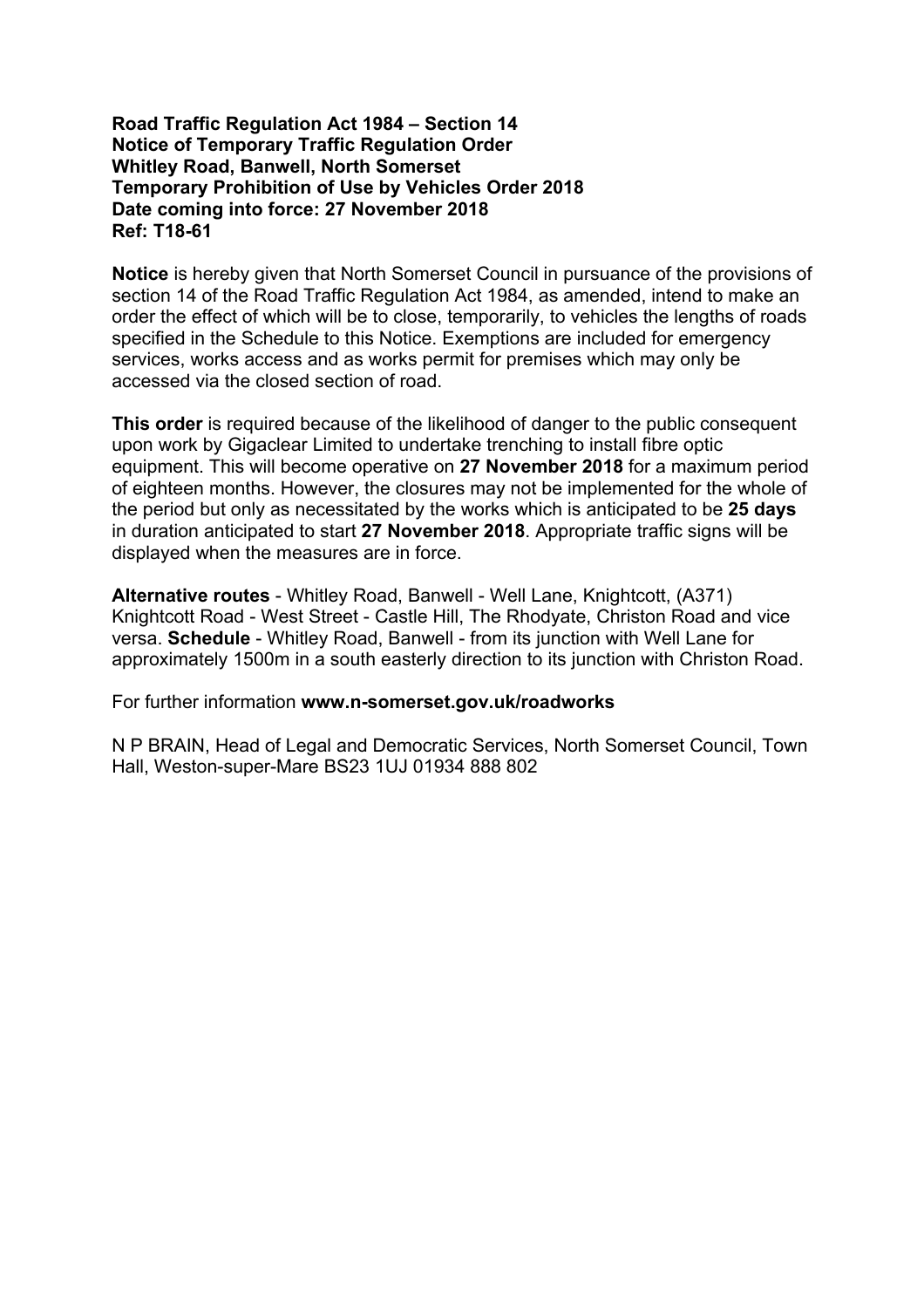## **Road Traffic Regulation Act 1984 – Section 14 Notice of Temporary Traffic Regulation Order 2018 Rickford Rise, Burrington, North Somerset Temporary Prohibition of Use by Vehicles Order 2018 Date coming into force: 26 November 2018 Ref: T18-128**

**Notice** is hereby given that North Somerset Council in pursuance of the provisions of section 14 of the Road Traffic Regulation Act 1984, as amended, intend to make an order the effect of which will be to close, temporarily, to vehicles the lengths of roads specified in the Schedule to this Notice. Exemptions are included for emergency services, works access and as works permit for premises which may only be accessed via the closed section of road.

**This order** is required because of the likelihood of danger to the public consequent upon work by Truespeed Communications Ltd to undertake trenching and installation of fibre optic equipment. This will become operative on **26 November 2018** for a maximum period of eighteen months. However, the closures may not be implemented for the whole of the period but only as necessitated by the works which is anticipated to be **15 days** in duration. Appropriate traffic signs will be displayed when the measures are in force.

**Alternative routes** - No suitable alternative route. **Schedule** - Rickford Rise – for its full extent.

For further information **www.n-somerset.gov.uk/roadworks**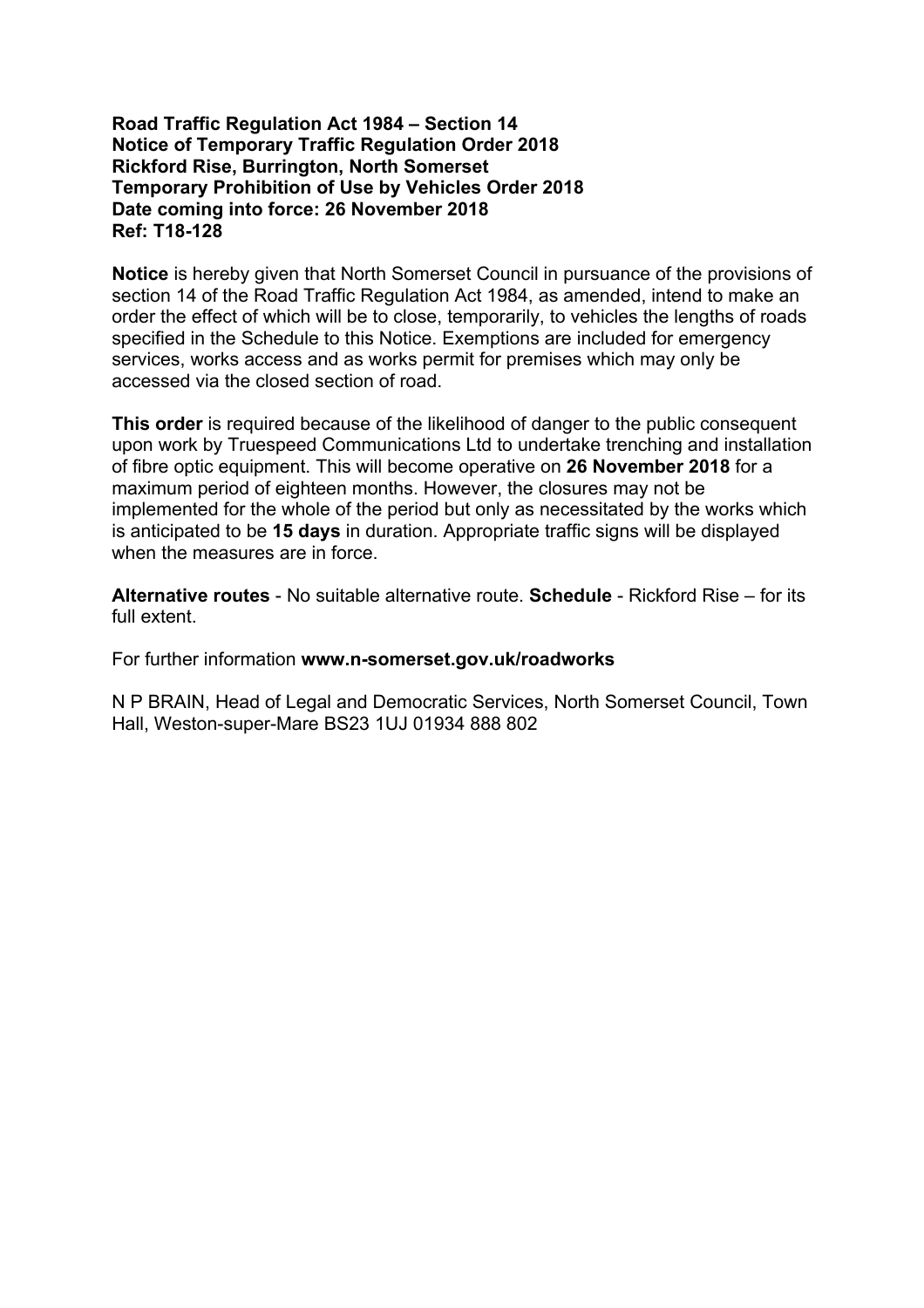## **Road Traffic Regulation Act 1984 – Section 14 Notice of Temporary Traffic Regulation Order 2018 Silver Street, Nailsea, North Somerset Temporary Prohibition of use by Vehicles Order 2018 Date coming into force: 26 November 2018 Ref: T18-130**

**Notice** is hereby given that North Somerset Council in pursuance of the provisions of section 14 of the Road Traffic Regulation Act 1984, as amended, intend to make an order the effect of which will be to close, temporarily, to vehicles the lengths of roads specified in the Schedule to this Notice. Exemptions are included for emergency services, works access and as works permit for premises which may only be accessed via the closed section of road.

**This order** is required because of the likelihood of danger to the public consequent upon work by Bristol Water to undertake connecting new Water Supply. This will become operative on **26 November 2018** for a maximum period of eighteen months. However, the closures may not be implemented for the whole of the period but only as necessitated by the works which is anticipated to be **3 days** in duration. Appropriate traffic signs will be displayed when the measures are in force.

**Alternative routes** - Camp View, Silverlow Road, Silver Street and vice versa. **Schedule** - Silver Street – outside property No 53 and for approximately 10m in each direction.

For further information **www.n-somerset.gov.uk/roadworks**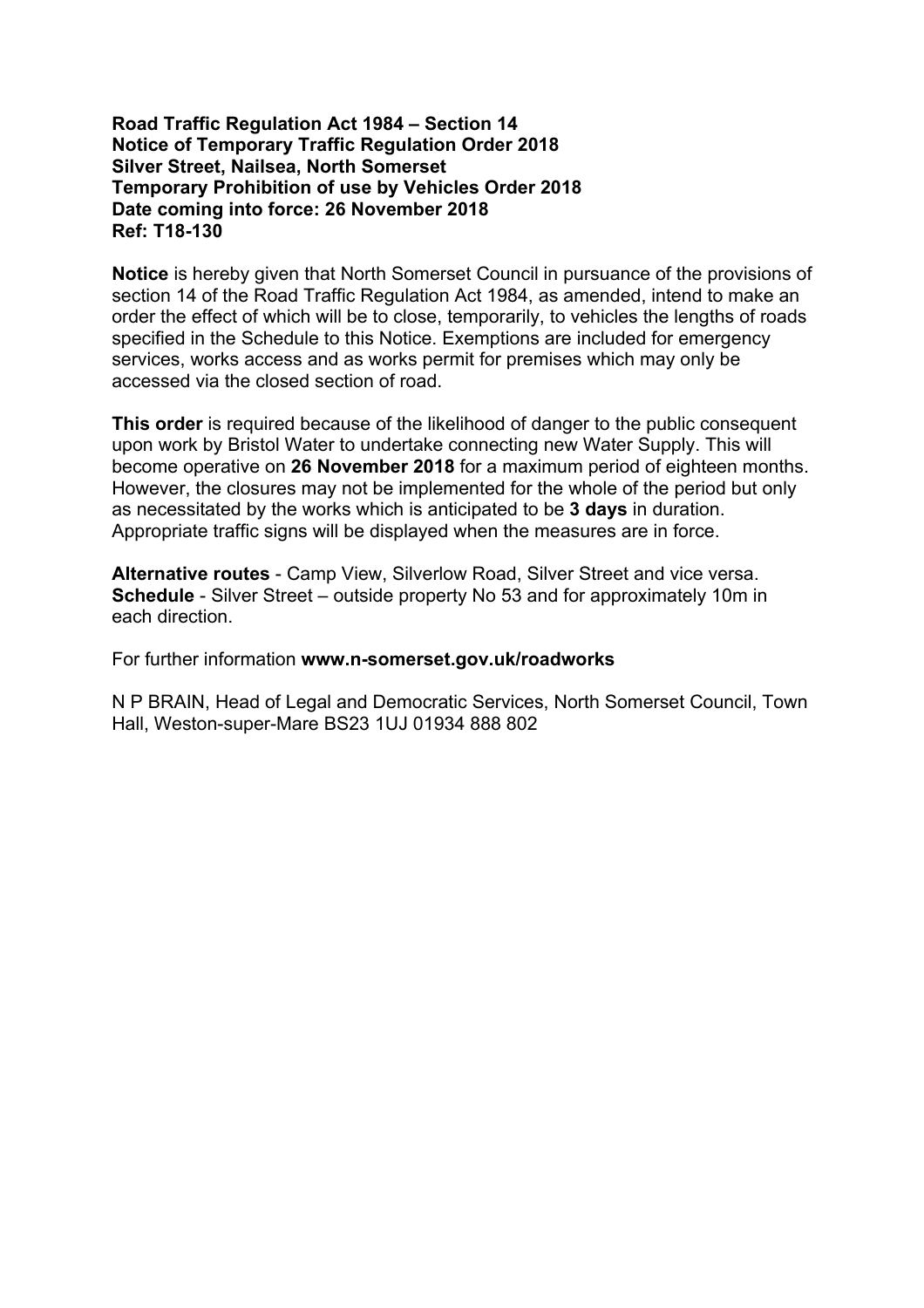# **Road Traffic Regulation Act 1984 – Section 14 Final Notice of Temporary Traffic Regulation Order 2018 Backwell Common, Backwell, North Somerset Temporary Prohibition of Use by Vehicles Order 2018 Date coming into force: 15 November 2018 Ref: T18-125**

**Notice** is hereby given that North Somerset Council in pursuance of the provisions of section 14 of the Road Traffic Regulation Act 1984, as amended, have made an order the effect of which will be to close, temporarily, to vehicles the lengths of roads specified in the Schedule to this Notice. Exemptions are included for emergency services, works access and as works permit for premises which may only be accessed via the closed section of road.

**This order** was required because of the likelihood of danger to the public consequent upon work by Network Rail Infrastructure Ltd to Carry out safety examination of Backwell Common Bridge Structure. This will become operative on **15 November 2018** for a maximum period of eighteen months. However, the closures may not be implemented for the whole of the period but only as necessitated by the works which is anticipated to be **1 night** in duration between approximately **10pm** on **15 November 2018** to **6am** on **16 November 2018**. Appropriate traffic signs will be displayed when the measures are in force.

**Alternative routes** - Backwell Common (part unaffected), Station Road, A370 Farleigh Road, Chapel Hill, Backwell Bow, Backwell Common (part unaffected) and vice versa. **Schedule** - Backwell Common – Approximately 20m either side of Backwell Common Railway Bridge MLN1/26.

For further information **www.n-somerset.gov.uk/roadworks**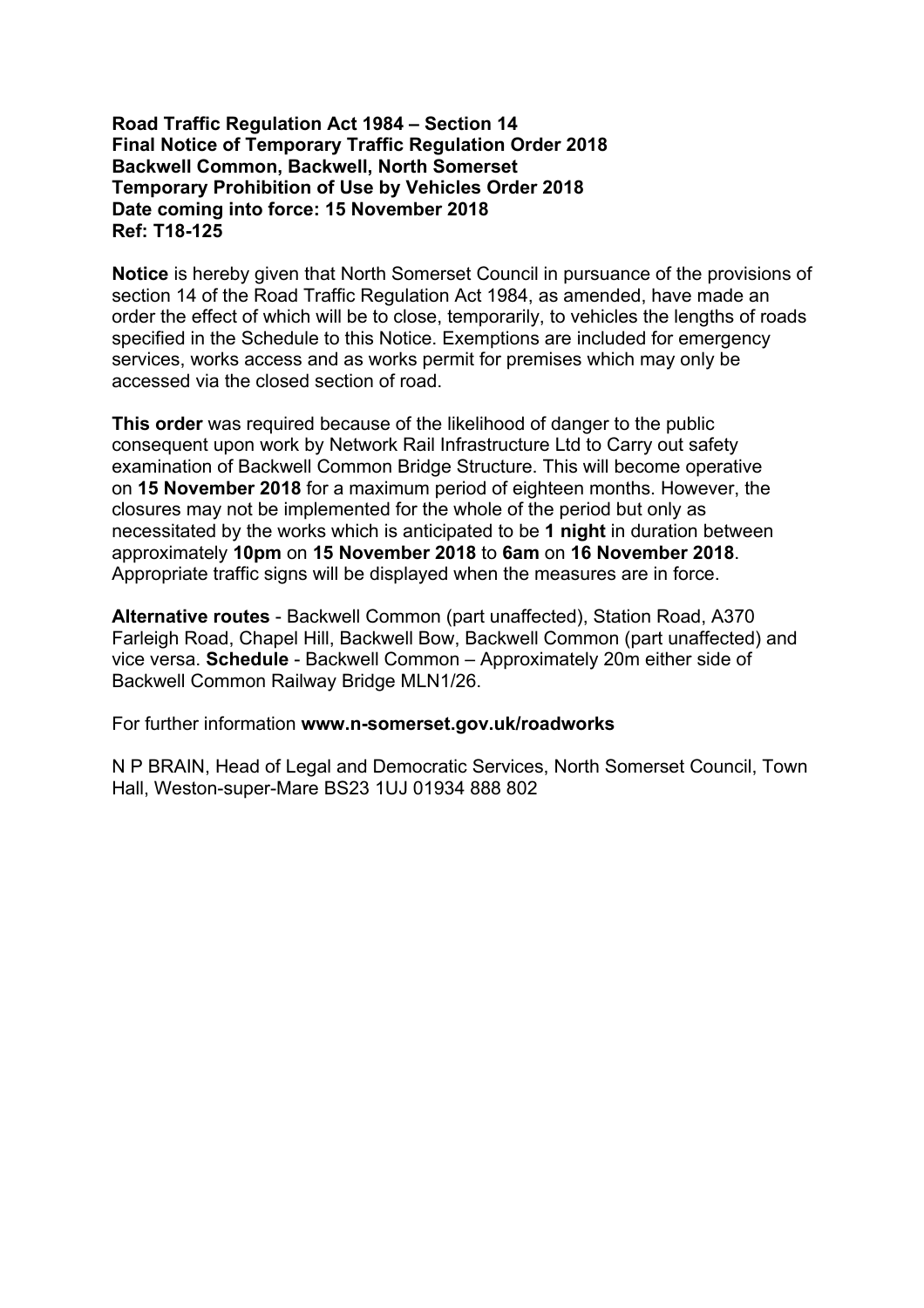## **Road Traffic Regulation Act 1984 – Section 14 Final Notice of Temporary Traffic Regulation Order 2018 Yanley Lane (3), Long Ashton, North Somerset Temporary Prohibition of Use by Vehicles Order 2018 Date coming into force: 14 November 2018 Ref:T18-124**

**Notice** is hereby given that North Somerset Council in pursuance of the provisions of section 14 of the Road Traffic Regulation Act 1984, as amended, have made an order the effect of which will be to close, temporarily, to vehicles the lengths of roads specified in the Schedule to this Notice. Exemptions are included for emergency services, works access and as works permit for premises which may only be accessed via the closed section of road.

**This order** was required because of the likelihood of danger to the public consequent upon work by Network Rail Infrastructure Ltd to undertake a safety examination of the Railway Bridge between 10pm and 6am. This will become operative on **14 November 2018** for a maximum period of eighteen months. However, the closures may not be implemented for the whole of the period but only as necessitated by the works which is anticipated to be **1 night** in duration between **10pm** on **14 November 2018** and **6am** on **15 November 2018**. Appropriate traffic signs will be displayed when the measures are in force.

**Alternative routes** - A370 Yanley Lane (part unaffected), A38 Bridgwater Road, A4174 Colliters Way, A370 Long Ashton, Yanley Lane (part unaffected) and vice versa. Schedule - (A370) Yanley Lane – For approximately 20m either side of Yanley Lane Railway Bridge MLN1/121.

For further information **www.n-somerset.gov.uk/roadworks**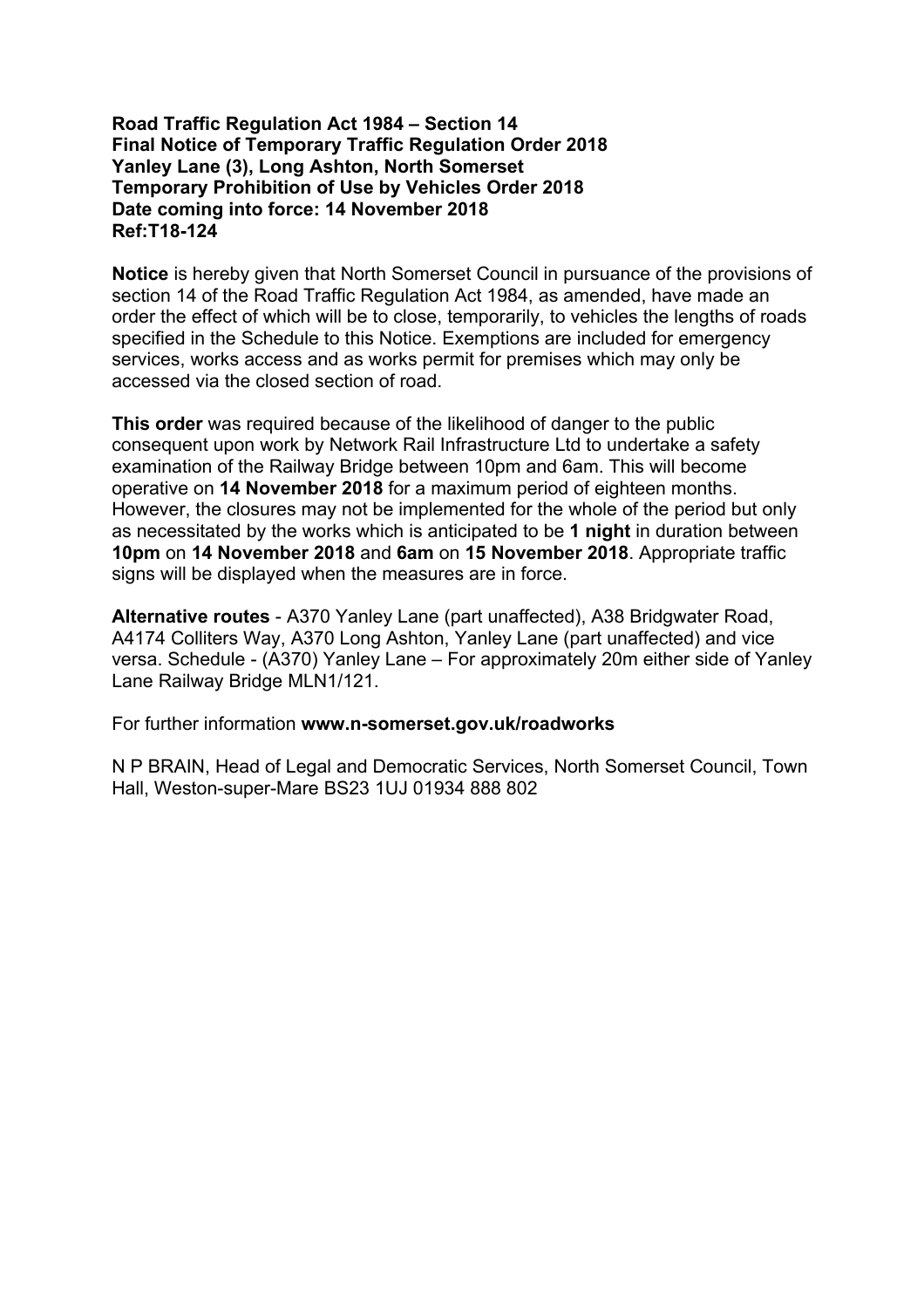# **Nailsea Wall Lane, Nailsea, North Somerset (Temporary Prohibition of Use by Vehicles) Order 2018 Ref: PB/T18/38**

**Notice** is hereby given that North Somerset District Council in pursuance of the provisions of section 14 of the Road Traffic Regulation Act 1984, as amended, intend to make an order the effect of which will be to close, temporarily, to vehicles the lengths of roads specified in the Schedule to this Notice.

**This order** is required because of drainage works and will become operative on **26 November 2018** for a maximum period of eighteen months. However, the closures may not be implemented for the whole of the period but only as necessitated by the works which is anticipated to be **3 days** between 8am and 5pm.

**Alternative routes** - Nailsea Wall Lane (part unaffected), Nailsea Moor Lane, West End Lane and vice versa. **Schedule** – Nailsea Wall Lane from its junction with Nailsea Moor Lane to its junction with West End Lane.

For further information **www.n-somerset.gov.uk/roadworks**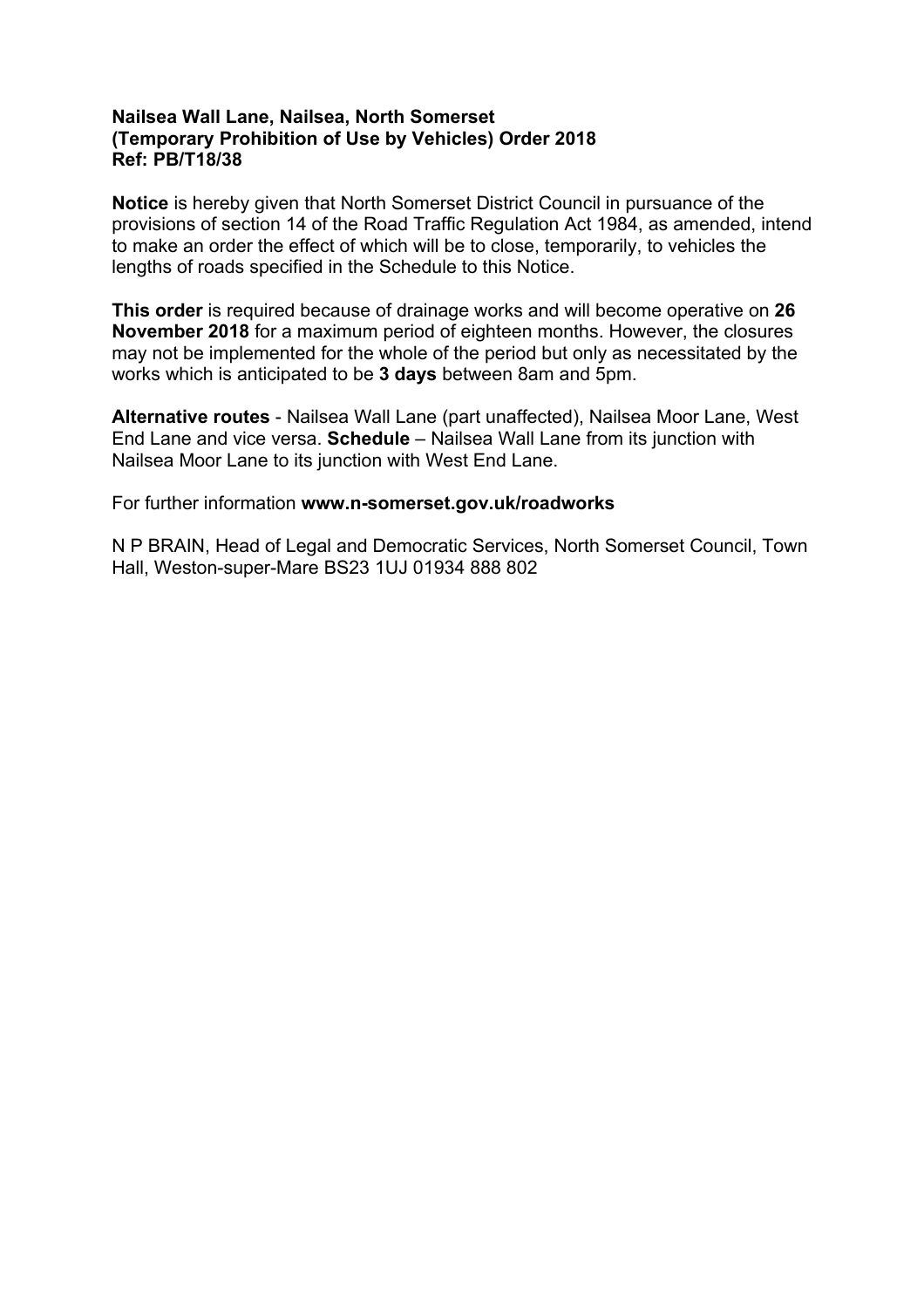# **Nore Road and Cabstand, Portishead, North Somerset (Temporary Prohibition of Use by Vehicles) Order 2018 Ref: PB/T18/36**

**Notice** is hereby given that North Somerset District Council in pursuance of the provisions of section 14 of the Road Traffic Regulation Act 1984, as amended, intend to make an order the effect of which will be to close, temporarily, to vehicles the lengths of roads specified in the Schedule to this Notice.

**This order** is required because of patching and civil works and will become operative on **12 December 2018** for a maximum period of eighteen months. However, the closures may not be implemented for the whole of the period but only as necessitated by the works which is anticipated to be **4 days** in duration between 9am and 3.30pm.

**Alternative routes** - Phase 1: A369 Wyndham Way, B3124 High Street, B3124 Clevedon Road, Valley Road, Down Road, Nore Road (part unaffected) and vice versa. Phase 2: Nore Road (part unaffected), Cabstand, A369 Wyndham Way, B3124 High Street, B3124 Clevedon Road, Valley Road, Down Road, Nore Road (part unaffected) and vice versa. Phase 3: Nore Road (part unaffected), Cabstand, A369 Wyndham Way, B3124 High Street, B3124 Clevedon Road, Valley Road, Down Road, Nore Road (part unaffected) and vice versa. **Schedule** – Phase 1: Nore Road and Cabstand from its junction with A369 to its junction with West Hill. Phase 2: Nore Road from its junction with West Hill to its junction with Raleigh Rise. Phase 3: Nore Road from its junction with Cabot Rise to its junction with Glenwood Rise.

For further information **www.n-somerset.gov.uk/roadworks**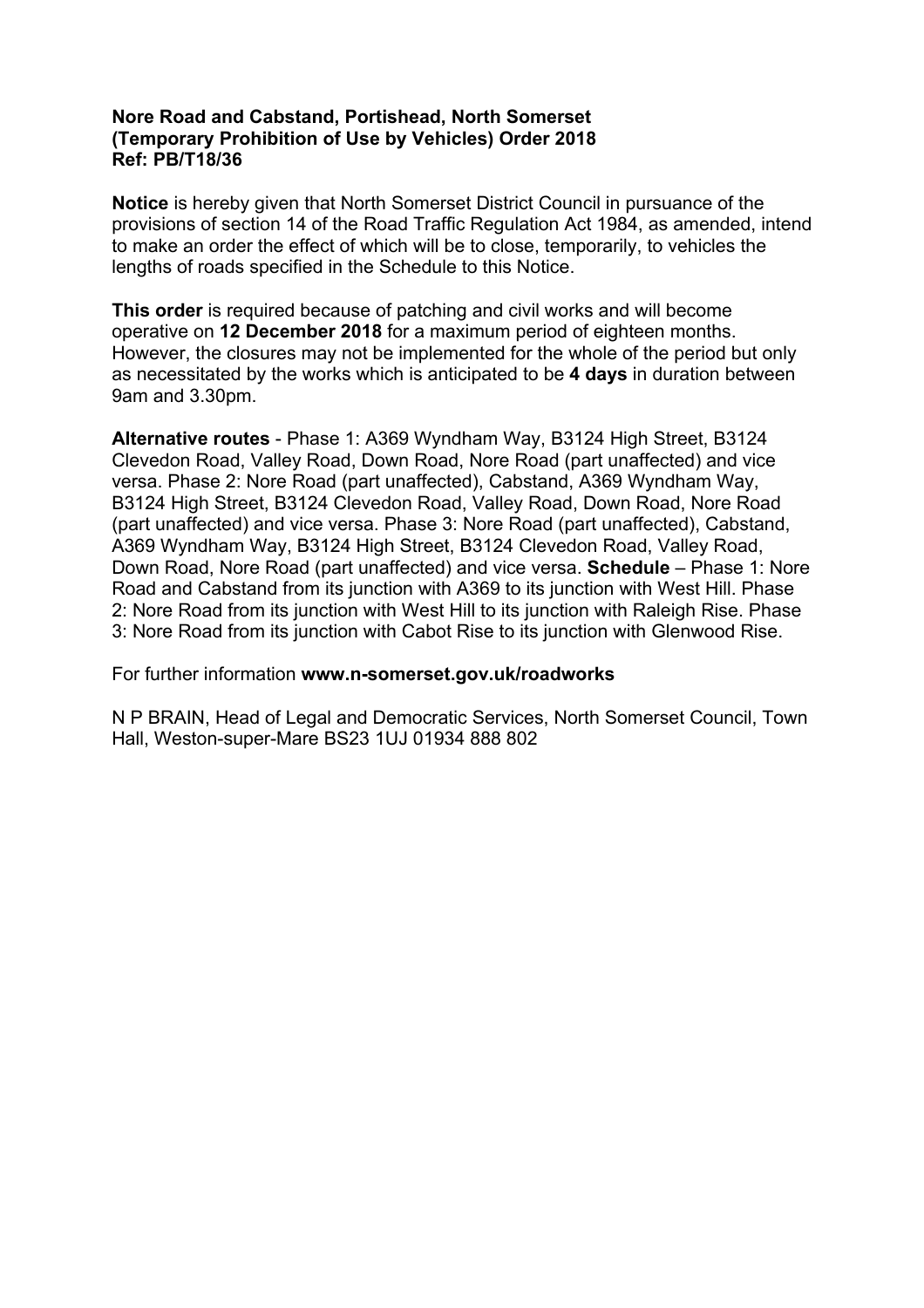## **Road Traffic Regulation Act 1984 – Section 14 Final Notice of Temporary Traffic Regulation Order 2018 West Hay Road, Wrington Road, Wrington, North Somerset Temporary Prohibition of Use by Vehicles Order 2018 Date coming into force: 21 November 2018 Ref: T18- 126**

**Notice** is hereby given that North Somerset Council in pursuance of the provisions of section 14 of the Road Traffic Regulation Act 1984, as amended, have made an order the effect of which will be to close, temporarily, to vehicles the lengths of roads specified in the Schedule to this Notice. Exemptions are included for emergency services, works access and as works permit for premises which may only be accessed via the closed section of road.

**This order** was required because of the likelihood of danger to the public consequent upon work by BT to undertake installation of fibre optic equipment. This will become operative on **21 November 2018** for a maximum period of eighteen months. However, the closures may not be implemented for the whole of the period but only as necessitated by the works which is anticipated to be **7 days** in duration. Appropriate traffic signs will be displayed when the measures are in force.

**Alternative routes** - Wrington Road (part unaffected), A370 Bristol Road, B3133 High Street- Brinsea Road - Stock Lane, Langford Road, Blackmoor, Half Yard, Butts Batch, Station Road, Broad Street, West Hay Road (part unaffected) and vice versa. **Schedule** - West Hay Road from its junction with Alburys to Wrington Road. Wrington Road from West Hay Road to its junction with Wrington Lane.

For further information **www.n-somerset.gov.uk/roadworks**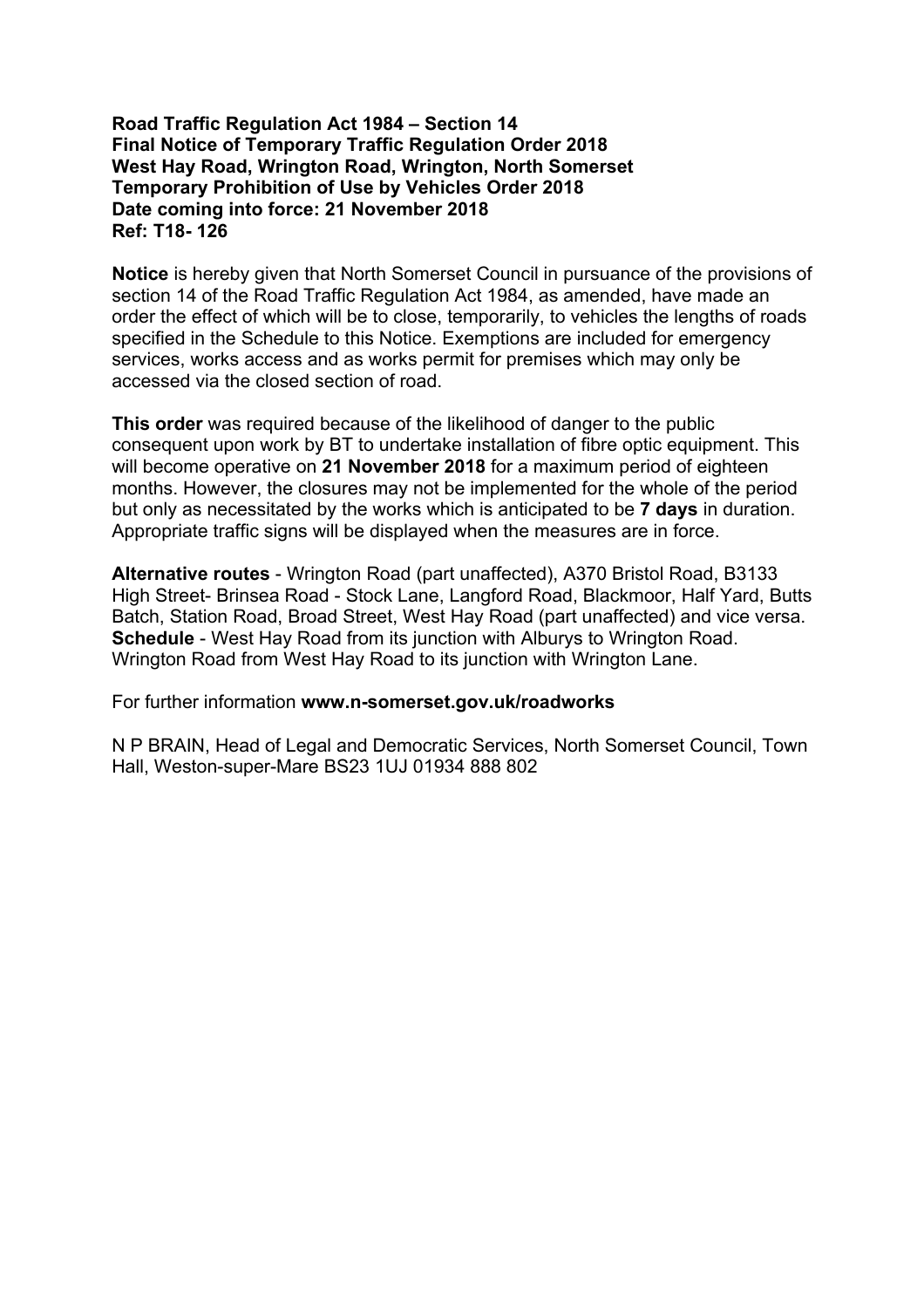# **Barton Road, Winscombe, North Somerset (Temporary Prohibition of Use by Vehicles) Order 2018 Ref: TH/T18/35**

**Notice** is hereby given that North Somerset District Council in pursuance of the provisions of section 14 of the Road Traffic Regulation Act 1984, as amended, have made an order the effect of which has closed, temporarily, to vehicles the lengths of roads specified in the Schedule to this Notice.

**This order** is required because of carriageway patching works and will become operative on the **15 November 2018** for a maximum period of eighteen months. However, the closures may not be implemented for the whole of the period but only as necessitated by the works which is anticipated to be **1 day** in duration between 8am and 5pm.

**Alternative routes** - Sevier Road, Christon Road, Banwell Road, Christon Road, Max Mill Lane and vice versa. **Schedule** – Barton Road, Winscombe from junction with Max Mill Lane to Sevier Road.

For further information **www.n-somerset.gov.uk/roadworks**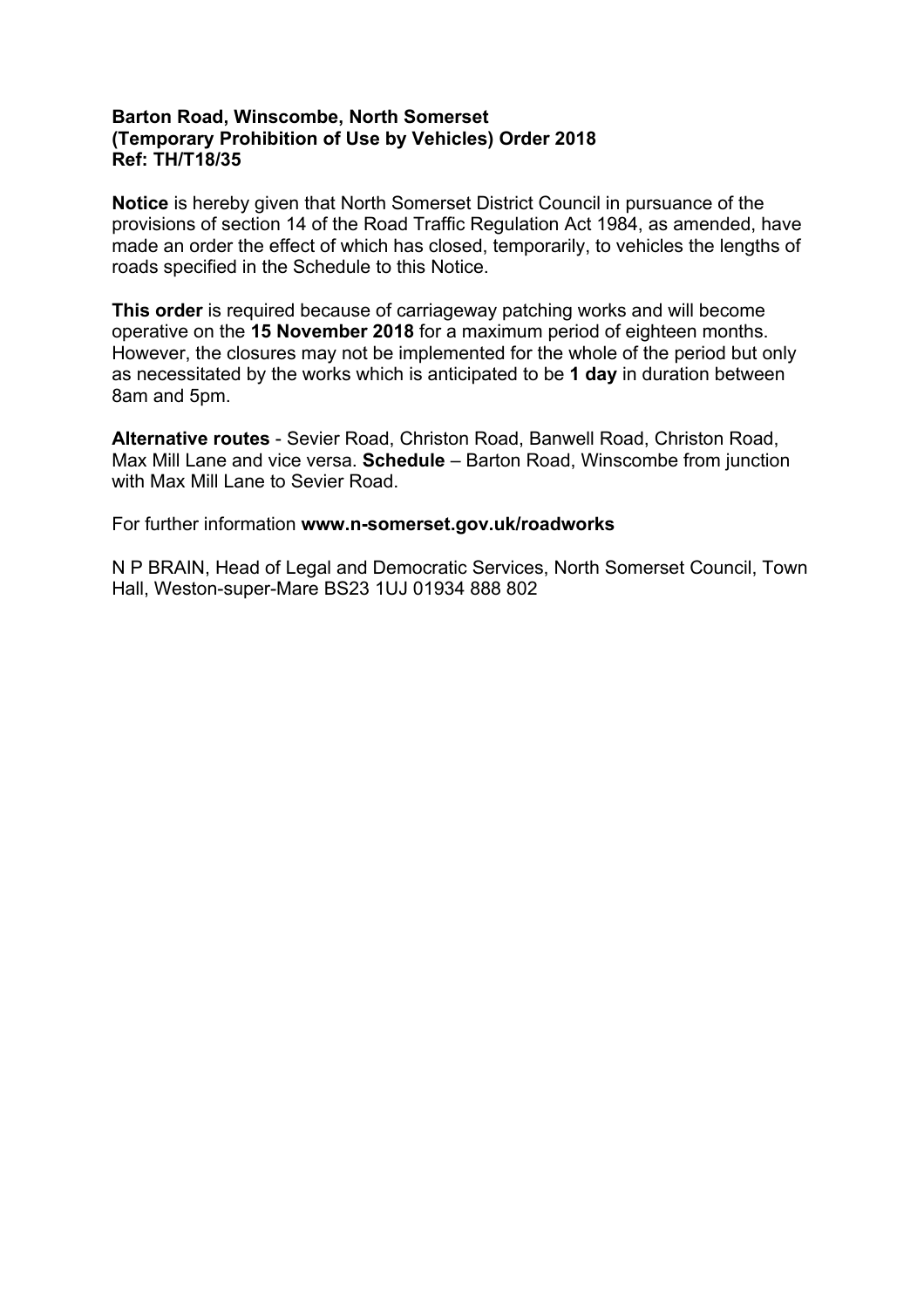# **Maysgreen Lane, Puxton, North Somerset (Temporary Prohibition of Use by Vehicles) Order 2018 Ref: LA/T18/32**

**Notice** is hereby given that North Somerset District Council in pursuance of the provisions of section 14 of the Road Traffic Regulation Act 1984, as amended, intend to make an order the effect of which will be to close, temporarily, to vehicles the lengths of roads specified in the Schedule to this Notice.

**This order** is required because of patching works and will become operative on the **20 December 2018** for a maximum period of eighteen months. However, the closures may not be implemented for the whole of the period but only as necessitated by the works which is anticipated to be of **2 days** in duration between 8am and 5pm.

**Alternative routes** - Maysgreen Lane (part unaffected), Palmers Elm, Bristol Road (A370), West Rolstone Road, Puxton Road and vice versa. Schedule – Maysgreen Lane, Puxton from junction with Puxton Road for a distance of 40 metres.

For further information **www.n-somerset.gov.uk/roadworks**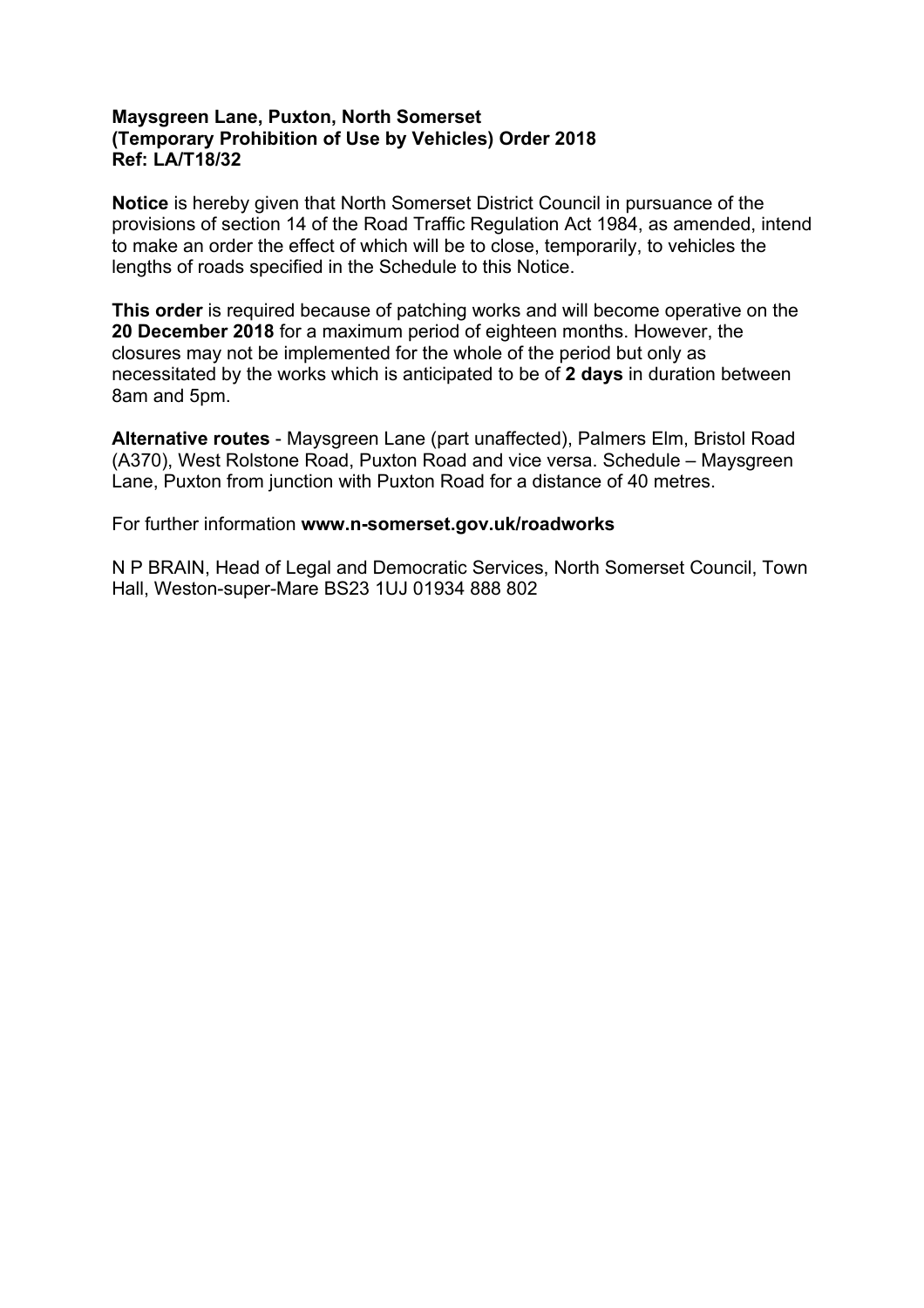## **Road Traffic Regulation Act 1984 – Section 14 Final Notice of Temporary Traffic Regulation Order 2018 Coast Road, Walton Bay, North Somerset Temporary Prohibition of Use by Vehicles Order 2018 Date coming into force: 27 November 2018 Ref:T18-123**

**Notice** is hereby given that North Somerset Council in pursuance of the provisions of section 14 of the Road Traffic Regulation Act 1984, as amended, have made an order the effect of which will be to close, temporarily, to vehicles the lengths of roads specified in the Schedule to this Notice. Exemptions are included for emergency services, works access and as works permit for premises which may only be accessed via the closed section of road.

**This order** was required because of the likelihood of danger to the public consequent upon work by Road Traffic Solutions to enable a crane to lift a park home. This will become operative on **27 November 2018** for a maximum period of eighteen months. However, the closures may not be implemented for the whole of the period but only as necessitated by the works which is anticipated to be of **1 day** in duration between 9.30am and 3.30pm. Appropriate traffic signs will be displayed when the measures are in force.

**Alternative routes** - Down Road, Valley Road, Clevedon Road(B3124), Walton Street, Walton Down, Coast Road (part unaffected) and vice versa. **Schedule** - Coast Road – between its junction with Hillside Road and its junction with Charlcombe Rise.

For further information **www.n-somerset.gov.uk/roadworks**